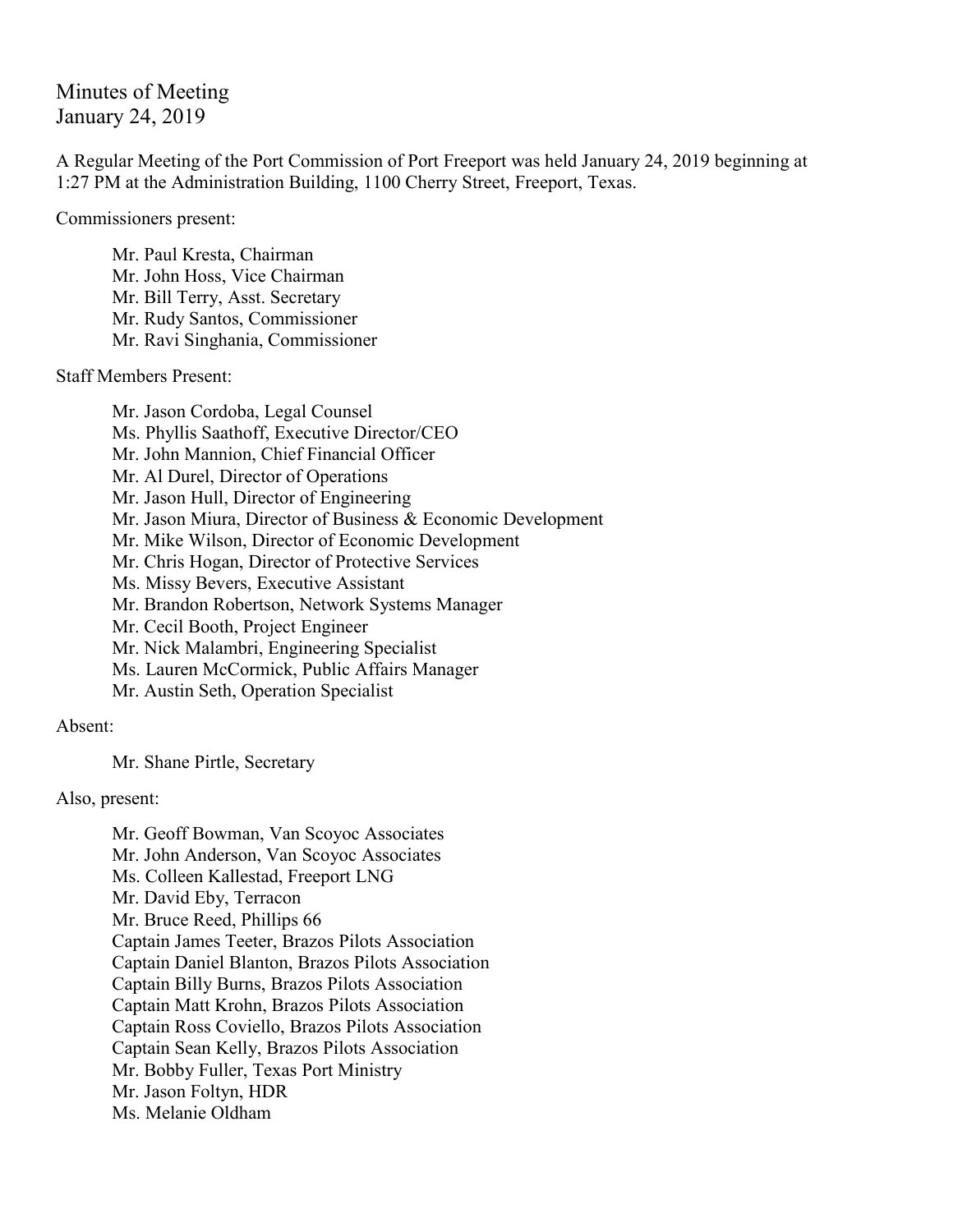Mr. Bob Arroyave, Brown & Gay Engineers Mr. Rick Stephanow, Gulf LNG Services Mr. Jon Thomas, Moffatt & Nichol

- 1. CONVENE OPEN SESSION in accordance with Texas Government Code Section 551.001, et. seq., to review and consider the following:
- 2. Invocation Mr. Bobby Fuller, Texas Port Ministry
- 3. Pledge of Allegiance U.S. Flag & Texas Flag
- 4. Roll Call Commissioner Kresta noted that Commissioner Pirtle was absent. All other Commissioners were present.
- 5. Safety Briefing Mr. Chris Hogan, Director of Protective Services
- 6. Approval of minutes from the Regular Meeting held January 10, 2019.

A motion was made by Commissioner Terry to approve the minutes as presented. The motion was seconded by Commissioner Hoss with all Commissioners present voting in favor of the motion.

7. Receive update from federal consultants Van Scoyoc Associates.

Mr. Geoff Bowman with Van Scoyoc Associates gave an update on the changes in the United States Congress and Senate since the November election, the effects of the government shutdown and a prediction of how long it will last. Mr. John Anderson with Van Scoyoc discussed assistance Van Scoyoc provided the Port in 2018 with funding requests and authorization in the Water Resources Development Act as well as helping to gain congressional support for grant applications by working with the Port staff and reaching out to congressional leaders and agency decision makers as necessary to get the message across about the channel project. Van Scoyoc recommends additional visits to WDC in the coming year to visit delegations and Appropriations Committee and the Corps to provide updates on the Port and get funding requests in. Ms. Saathoff added that staff has been working closing with Van Scoyoc to develop a strategy for the coming year.

8. Receive update from the Lone Star Harbor Safety Committee.

Ms. Colleen Kallestad with Freeport LNG reported the committee is working on sending support letters to NOAA, the USACE and the Coast Guard for the updated chart requests for the Port. Because of the government shutdown, the committee is uncertain how far along the agencies are with the requests. The committee will host a Bluewater/Groundwater Symposium in Freeport. The date/time has not been determined but they have support from the full committee out of Houston-Galveston to coordinate the event.

- 9. Reports from Executive Staff:
	- A. Receive report from Executive Director/CEO on activities and matters related to administrative affairs. Port tenant updates, USCOE, rail issues, AAPA Committees, leases, contracts, upcoming Port and civic events and other related administrative affairs.

Ms. Saathoff asked Ms. McCormick to report on efforts in the community to assist federal employees impacted by the government shutdown. The local organization, Taylor Whitley Show Up Foundation,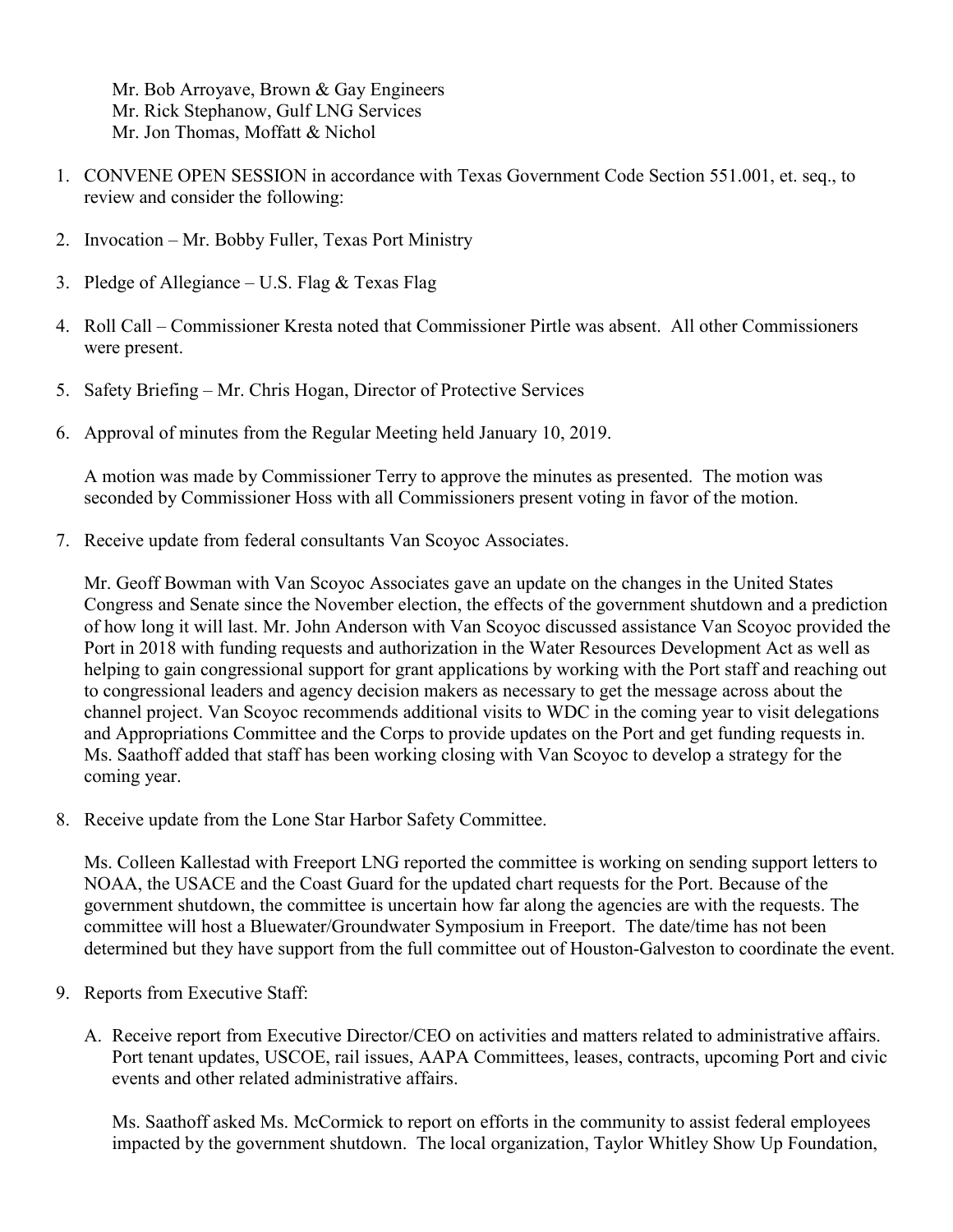has partnered with several organizations to make resources available to federal employees. The Brazoria County Dream Center and Brazosport Cares Food Pantry are providing groceries, toiletries and other household items, while the River of Hope is offering rent and utility assistance. The Show Up Foundation is also using their Facebook page as a collaboration source for anyone who has part-time jobs available. Along with Commissioner Pirtle and Mr. Hull, Ms. Saathoff participated in an aerial tour with General Owen from the USCOE Southwest Division, Colonel Zetterstrom and members of the Velasco Drainage District to tour/fly over the levee system in our area. Staff briefed General Owen on the channel project and showed him the areas where construction would begin later this Fall. State Legislature is in session and the state consultants are tracking bills, providing reports and monitoring any legislation the Port should follow closely. Speaker Bonnen also announced committee assignments this week. Brazoria County Day is March 5 and the Texas Ports Association Legislative Reception and Conference will be held in February. The Port will host STP Executives' tour January 30 and the Brazos Pilots Christening for the new pilot boat is January 31. Ms. Saathoff also noted that Colonel Zetterstrom will be giving a presentation at the Alliance Membership Luncheon January 31 and then meeting with staff at the Port offices in the afternoon. Fort Bend County Commissioner Vincent Morales reached out to Ms. Saathoff to coordinate a meeting with the two new Fort Bend County appointees. The next Port CAP Meeting will be held March 12.

B. Receive report from Chief Financial Officer on monthly activity and matters related to financial results, investments, insurance, leases, real property matters and other related administrative affairs.

Mr. Mannion gave a brief financial presentation and update to the Commission on results for the first fiscal quarter of 2019.

C. Receive report from Director of Engineering on activities and matters related to Freeport Harbor Federal Channel, capital projects, Hydrographic Report and other related facility engineering matters.

Mr. Hull reported that today divers completed the underwater inspection for the Port's bi-annual underwater inspection of Berths 1, 2, 3, 5 and 7. He also shared a picture of the new rail that contractors have begun to lay on Parcel 14. Estimated completion is now early July 2019.

D. Receive report from Director of Operations on activities and matters related to operations, vessel activity, tonnage and other related port operation matters.

Mr. Durel briefly went over the vessel operations calendar included in his report. He noted there were nine Ro/Ro vessels in the month of December and 29 vessels overall. In 2018, the Port averaged 21 vessels per month. Staff is preparing for the next tenant safety meeting to be held February 13. The guest speaker will be Brian Fielkow with Jetco Trucking. Staff is currently advertising and accepting resumes for the safety coordinator position. Until this position is filled, Austin Seth will oversee the tenant safety meetings with help from Lauren McCormick. Mr. Durel stated that Operations has not experienced any delays due to the government shutdown and has not received any complaints from tenants. With regard to the safety incident summary, Commissioner Kresta asked how incident reviews were documented and communicated back to the tenants after the reviews. Mr. Durel stated the Safety Coordinator would typically meet with them, but he would have to follow-up with the Board on exactly how it is documented.

E. Receive report from Director of Business & Economic Development on activities and matters related to industry meetings, sales reports, advertising, web activity, Foreign-Trade Zone and other ocean transportation related matters.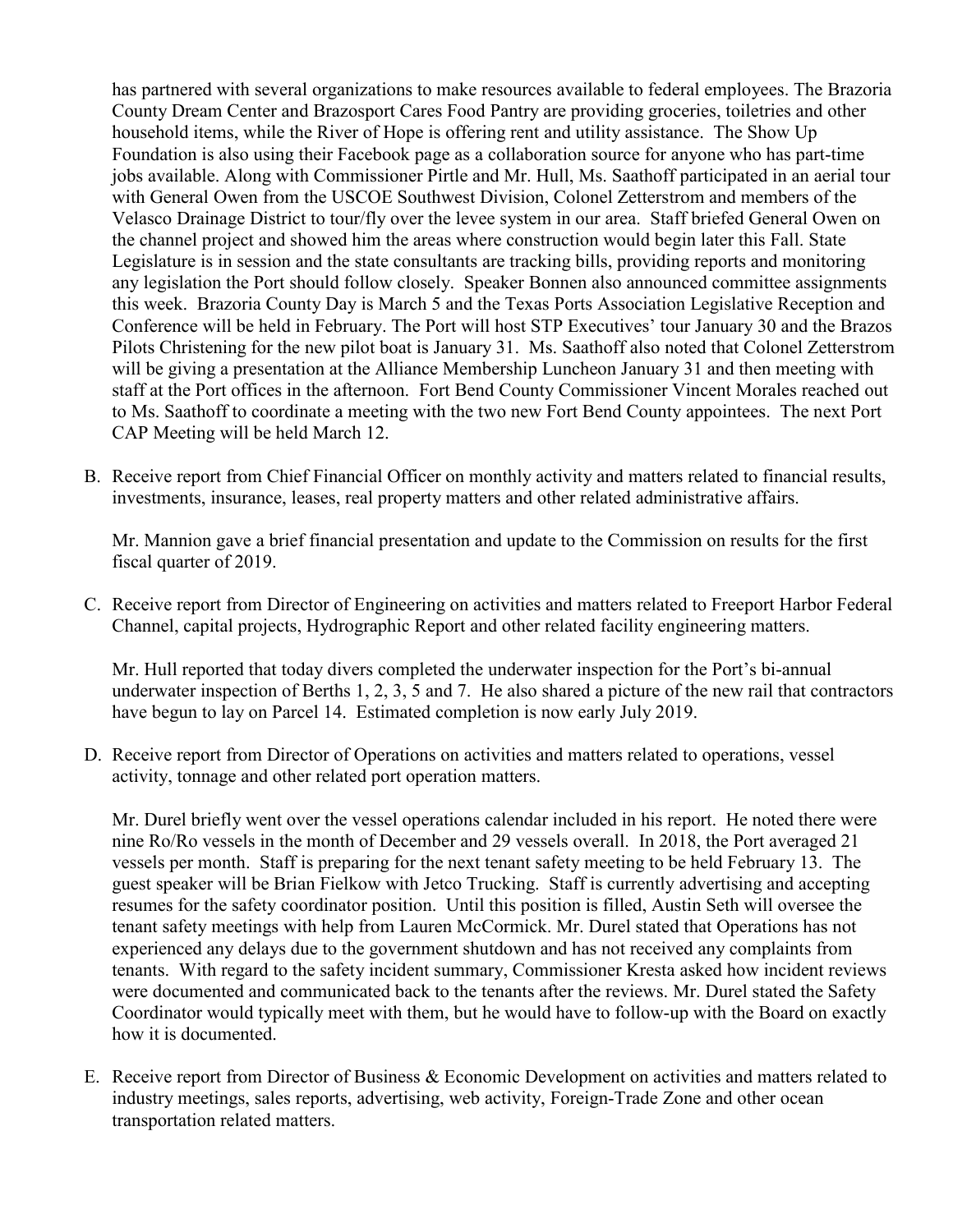In addition to his written report, Mr. Miura gave an update on the numbers through October. In 2017, Port-wide moved 17.7 million tons of cargo for a total trade value of \$8.6 billion which placed Port Freeport 23<sup>rd</sup> in the nation and 6<sup>th</sup> in Texas. Total tonnage port-wide through October 2018 was 16.2 million for a total trade value of \$9.5 billion placing Port Freeport  $19<sup>th</sup>$  in the nation and  $5<sup>th</sup>$  in Texas.

- 10. Receive report from Commissioners on matters related to:
	- A. January 10 Personnel Advisory Committee Commissioner Hoss reported the committee met in executive session to evaluate the CEO's annual performance.
	- B. January 10 Finance Advisory Committee Commissioner Singhania reported the committee discussed the tariff revisions, tax abatement application and agreement with Phillips 66 which was approved the same day.
	- C. January 10 Strategic Planning Advisory Committee Commissioner Singhania reported the committee met to discuss several items including a PSA with PBK for improvements to three buildings in the Port which will be considered on the agenda later. Also discussed was a PSA with Moffatt & Nichol for Berth 8 construction-observation which will also be considered on the agenda later today. Additionally, the committee discussed PSAs for modifications to Dock 2 and 3 floodwalls, planning services for Velasco Terminal expansion area and design for electrical infrastructure to service reefer plugs on Velasco Terminal. These three agreements will be brought to the Board for approval at a later date.
	- D. Meetings and conferences attended, Port presentations and other related Port Commission matters.

Commissioner Singhania reported attending the January 18 Rail District meeting and the Texas-India Conference January 11.

Mr. Miura reported that the Rail District hired legal counsel Matthew Broaddus and expressed gratitude to Jason Cordoba and Port Freeport Commission for their assistance in the beginning phases of the Rail District.

- 11. Public Comment There were no public comments.
- 12. Approval of financial reports presented for the period ending December 31, 2019.

A motion was made by Commissioner Singhania to approve the reports as presented by staff. The motion was seconded by Commissioner Santos with all Commissioners present voting in favor of the motion.

13. Approval of a Professional Services Agreement with PBK for improvements to three buildings inside the Port, for an amount not to exceed to \$262,000.00.

Mr. Hull stated this PSA was previously discussed in committee and it was requested the bid form be set so that each building can be awarded independently of the others. The committee discussed an alternative bid for the operations building to only patch holes and repaint rather than replace all the metal, windows and doors on the outside since this building will be relocated. Mr. Hull recommends moving forward with the agreement with PBK as discussed in committee.

A motion was made by Commissioner Hoss to approve agreement as presented by staff. The motion was seconded by Commissioner Singhania with all Commissioners present voting in favor of the motion.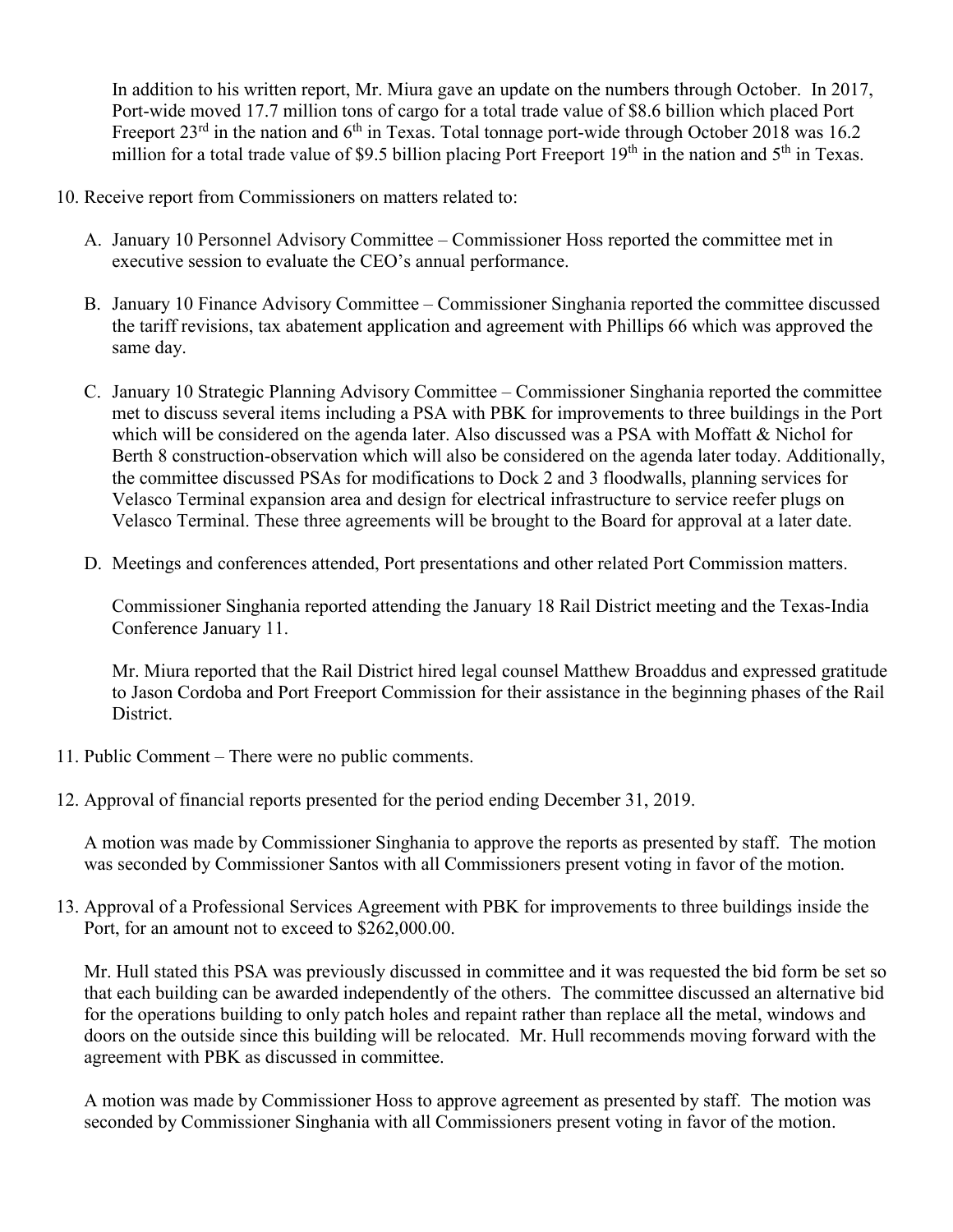14. Approval of a Professional Services Agreement with Moffatt & Nichol for Berth 8 construction-observation and materials testing, for an amount not to exceed \$2,186,600.00.

Mr. Hull stated that now that we have the permits to build Berth 8, this PSA is for the materials testing and construction observation. This agreement states that in the event the Port adds a seventh crane, it will require some minor re-design work to accommodate it, this will allow us to move forward on it right away. Additionally, our permit and MOU allow the Port to dredge Reach 3 of the approved project and this PSA covers this scope of work as well. A temporary mooring bit has been requested in design to allow vessels to be tied up to Berth 7 once construction of Berth 8 begins. Mr. Hull recommends approval of the agreement.

A motion was made by Commissioner Terry to approve agreement as presented by staff. The motion was seconded by Commissioner Singhania with all Commissioners present voting in favor of the motion.

- 15. EXECUTIVE SESSION in accordance with Subchapter D of the Open Meetings Act, Texas Government Code Section 551.001, et. seq., to review and consider the following:
	- A. Under authority of Section 551.071 (Consultation with Attorney) for discussion regarding:
		- 1. Consultation with attorney to discuss potential litigation.
		- 2. Consultation with attorney to discuss potential litigation.
		- 3. Consultation with attorney and discussion regarding legal issues arising out of Agreement for Dispatch Services.
		- 4. Consultation with attorney and discussion regarding legal matters arising out of Texas Transportation Code, Title 4 Navigation, Subtitle A Waterways and Ports, Chapter 52 Texas Deepwater Port Procedures Act.
	- B. Under authority of Section 551.072 (Deliberation of Real Property Matters) for discussion regarding:
		- 1. The potential exchange, lease, or value of real property located at Port Freeport, including but not limited to Parcels 7, 8, 10, 26 and 37.
		- 2. The potential purchase, exchange, lease or value of real property located at Port Freeport, including but not limited to the real property located at and contiguous to Berths 1, 2, 5 and 7.
		- 3. Discussion regarding the potential exchange, lease or value of real property located in Freeport, Texas, including but not limited to the area known as the East End of Freeport and bordered by the following streets: FM 1495; East 2<sup>nd</sup> Street; Terminal Street and East 8<sup>th</sup> Street in Freeport, Texas.
		- 4. The potential exchange, lease, or value or real property located at Port Freeport, including but not limited to Parcel 14.
		- 5. The potential exchange, lease, or value of real property located at Port Freeport, including but not limited to Parcels 4, 5, 6, 9, 19, 27, A28, 31, 34, 35 and 38.
	- C. Under authority of Section 551.076 (Deliberation of Security Matters) for discussion regarding:
		- 1. Discussion regarding issues related to the deployment, or specific occasions for implementation of security personnel or devices or security audit and services.
	- D. Under authority of Section 551.074 (Deliberation of Personnel Matters) for discussion regarding: